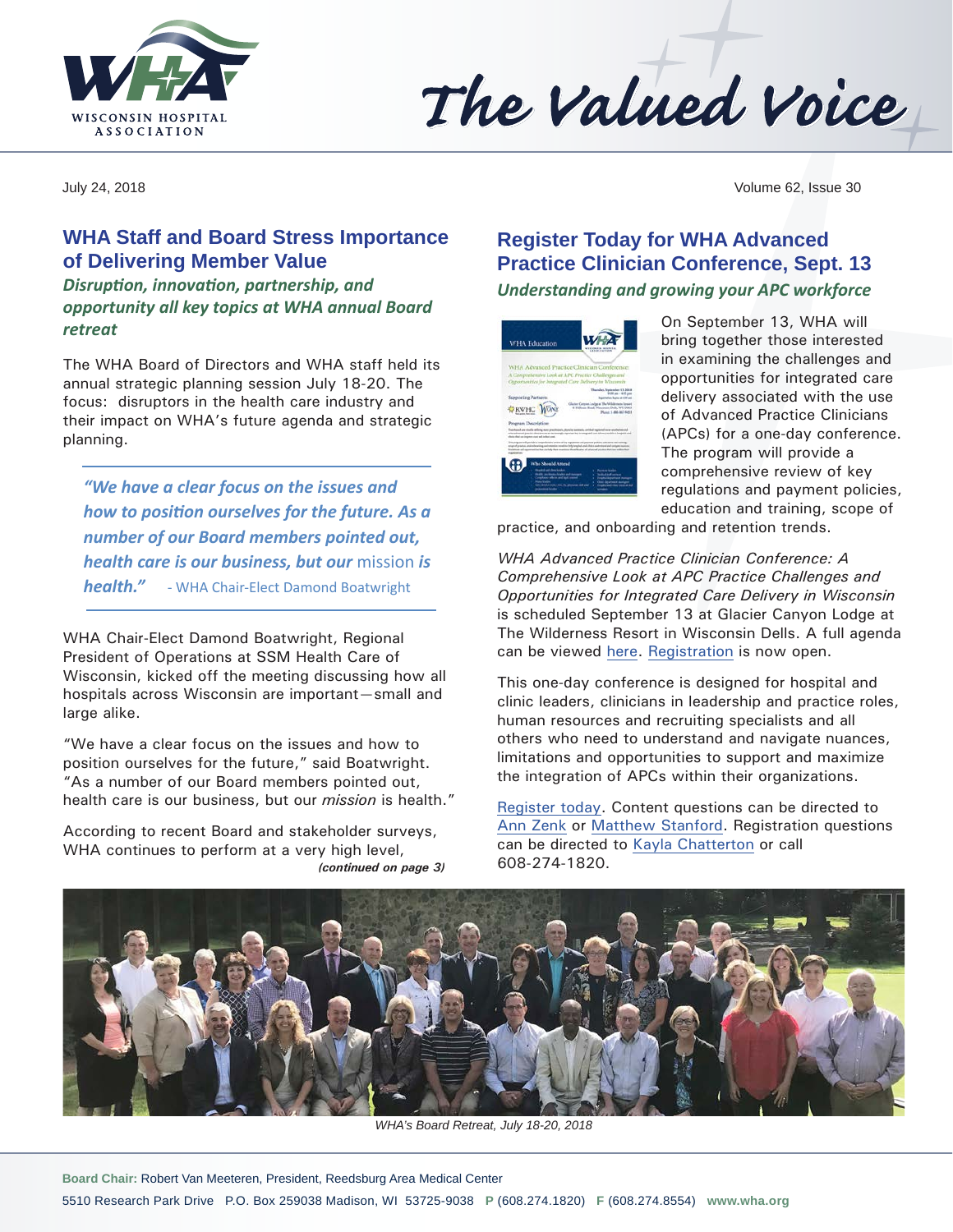### **House Ways and Means Health Subcommittee Holds Hearing Examining Stark Law Burden**

On July 17, the House Ways and Means Health Subcommittee held a hearing on the physician self-referral law, more commonly referred to as the Stark Law. A recent *[Valued](http://www.wha.org/Data/Sites/1/pubarchive/valued_voice/WHA-Newsletter-7-10-2018.pdf#page=2)  Voice* [article](http://www.wha.org/Data/Sites/1/pubarchive/valued_voice/WHA-Newsletter-7-10-2018.pdf#page=2) covered how the Centers for Medicare and Medicaid Services (CMS) has issued a request for information asking for feedback on how to address any undue regulatory impact or



*Aurora Advocate Chief Integration Officer Mike Lappin provides comments on how the "Stark Law" is impeding efforts to move to more value-based payment arrangements.*

burden health care providers have in complying with the law.

During the hearing, Committee members asked Health and Human Services (HHS) Deputy Secretary Eric Hargan for his ideas on improving the law, which in general prohibits physicians from referring Medicare patients to an entity in which they or their immediate family members have a financial interest. Hargan noted the past few administrations have had similar goals of reforming Medicare's payment system by encouraging value-based payments, but the law appears to have had a detrimental impact on achieving those goals. He also said that early commenters on the Request for Information have made it clear the law has also hindered efforts to better coordinate care. Wisconsin Congressman Ron Kind, a member of the subcommittee, requested an update from the Secretary on the administration's progress in implementing legislation he authored with Rep. Kenny Marchant (R-TX) that was included in the 2018 Bipartisan Budget Act which sought to clarify certain technical violations under the law.

The panel of witnesses also included Advocate Aurora Health's Chief Integration Office, Michael Lappin, who noted how difficult the law has made it for Aurora's efforts to accelerate value-based payment arrangements. Lappin recommended Congress change the law by making four key reforms:

- 1. Create clearer exemptions from the law for value-based payment arrangements.
- 2. Make penalties lower for unintentional violations of the law than for clear intentional violations.
- 3. Clarify key definitions, such as "fair market value," that are currently vague and confusing when it comes to compliance.

4. Streamline how Stark Law intersects with other similar statutes such as the anti-kickback statute, and false claims act, which are currently regulated by different federal entities.

The Committee also heard testimony from Claire Sylvia, who belongs to a law firm that represents whistleblowers under the False Claims Act. Sylvia maintained that Stark Law provides key protections for patients and taxpayers against abuses from bad actors who might otherwise make care decisions based on financial self-interest, rather than the patient's interest. Subcommittee chair Peter Roskam (R-IL) responded by saying the Committee's goal is not to sweep away these protections but improve and modernize the law.

WHA will continue to advocate for reforming the Stark Law and monitor any agency and Congressional developments at the federal level.

## **WHA Emergency Prep Conference: Cybersecurity in Health Care, Oct. 23**

On October 23, plan to attend the *WHA Emergency Preparedness Conference: Cybersecurity in Health Care.* This important, one-day conference will focus on the very real issue of cybersecurity in the health care industry and provide takeaways to improve your hospital or health system readiness. [Registration](http://www.cvent.com/d/wgqz7y) for this program is now available.

Throughout the day, experts will discuss current threats facing health care organization preparedness and security, and focus on lessons learned from real world events, including Daniel Nigrin, MD, MS, chief information officer for Boston Children's Hospital, who will review the course of events that occurred when they endured a cyberattack.

In addition, nationally-recognized health care information security expert Tom Walsh will focus on developing and implementing a well-defined incident response process for your own health care organization.

This conference has been designed for hospital emergency preparedness directors, chief information officers, health information technology staff, public relations professionals and public information officers. Be sure to pass registration information along to those appropriate in your organization.

The conference is October 23 at the Holiday Inn at The American Center in Madison. The full event agenda can be viewed [here](http://www.wha.org/data/sites/1/education/2018emergencyprepconf10-23.pdf), and [online registration](http://www.cvent.com/d/wgqz7y) for the program is available. Space is limited, so register today!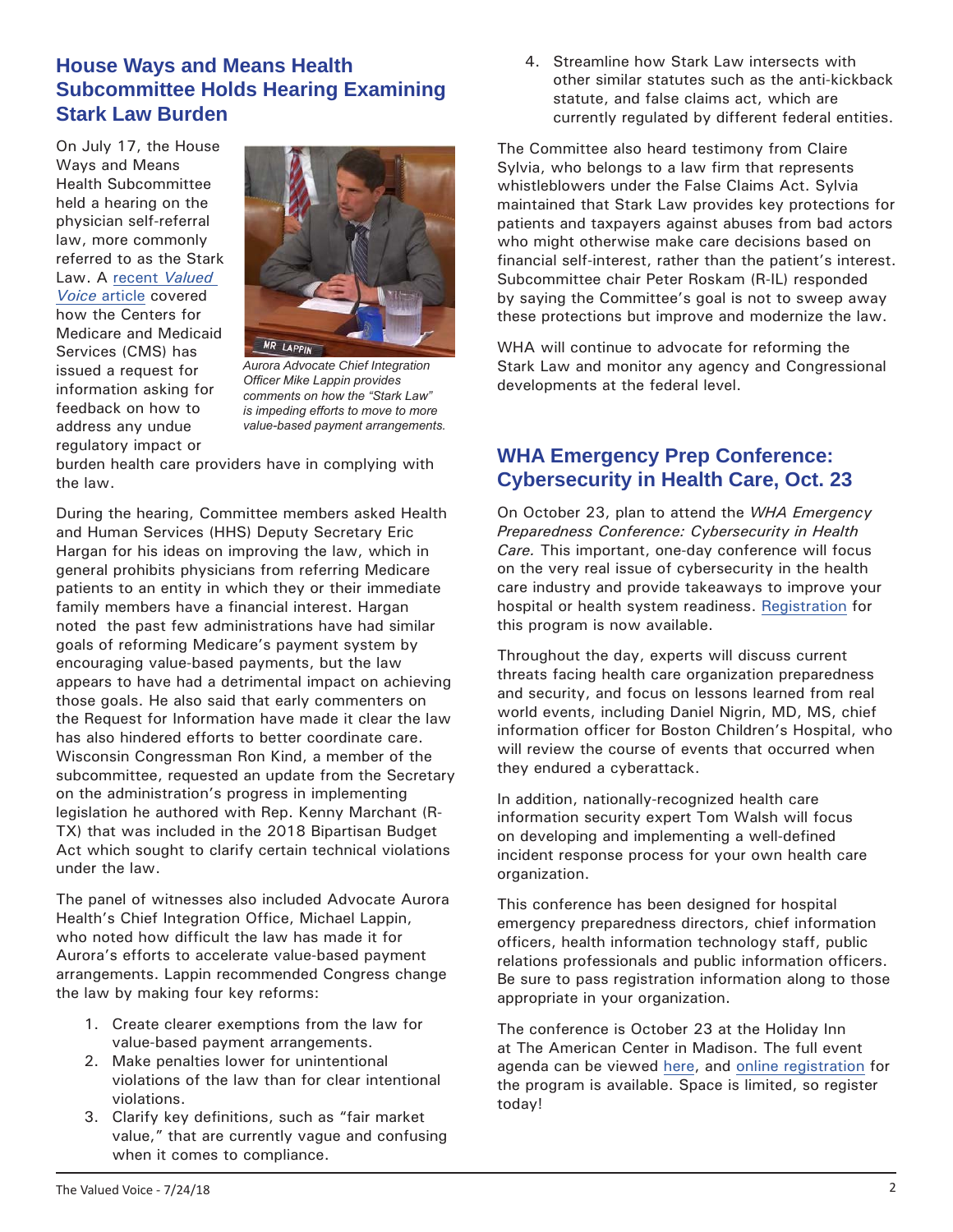#### **WHA Member Forum: Using Video Monitoring to Reduce Readmissions, August 22**

On August 22 at 10:00 a.m., plan to participate in the WHA Member Forum, *Using Video Monitoring to Reduce Readmissions*. This webinar will focus on the use of video-monitoring devices in long-term care and patient home settings to reduce avoidable emergency room visits and inpatient stays. [Registration](http://www.whareg4.org/Telemed0822/Home.aspx) for this program is now available.

During the webinar, Lois Van Abel, Bellin Health's Director of Care Coordination, will describe how Bellin Health Partners, a CMS Next Generation Accountable Care Organization (ACO), uses video monitoring in long-term care settings and at the patient's home to prevent high-cost care utilization for certain patients suffering from chronic conditions. The ACO tracks the feed from the monitoring devices in real time, and if an intervention is needed, an on-call advanced practice clinician can do a video or home visit with the patient. Lois will share available data about the ACO's strategic use of telehealth, as well as any lessons learned.

This webinar has been designed for telemedicine program managers, chief operating officers, chief nursing officers, chief medical officers, emergency room directors, chief information officers, discharge planners, and compliance officers. WHA members are encouraged to pass registration information for this webinar along to other appropriate persons in their organizations.



*Bay Area Medical Center CEO Ed Harding addresses a crowd of around 300 attendees at the ribbon cutting of their new state of the art, 332,000 square foot facility in Marinette, WI.*



*Bay Area Medical Center Board members at the ribbon cutting ceremony. The new facility has been 10 years in the* 

## **Member News: Brabant Named President/ CEO of HSHS St. Clare Memorial Hospital**

HSHS St. Clare Memorial Hospital, Oconto Falls has named Christopher Brabant as the hospital's next president and CEO effective August 20, 2018. Brabant has served as the HSHS Eastern Wisconsin Division Executive Director of Surgical Services for the Heart, Lung and Vascular Center and Prevea Health Vascular Surgery in Green Bay. Under his leadership, he has been responsible for the



*Christopher Brabant*

strategic planning, business operations and financial viability of the center and service lines, including the implementation of the Transcatheter Aortic Valve program, the new Prevea-HSHS St. Nicholas Hospital cardiology program in partnership with his Prevea SLD counterpart, and the implementation of the Regional Outreach General and Vascular Surgical Program at HSHS St. Clare Memorial Hospital.

Brabant has a master's degree in business administration with a focus on health care administration from the University of Wisconsin Milwaukee, and Baccalaureate of Science in perfusion technology from St. Louis University. He is a Fellow of the American College of Healthcare Executives, and has served on various community boards.

#### **Continued from page 1 . . . WHA Staff and Board Stress Importance of Delivering Member Value**

providing a multi-faceted "return on investment" for members. Board members commented on WHA's ability to influence policy and produce results, saying members could not fulfill their mission without WHA. Debra Standridge, Ascension Health's Regional President for North Region, said, "When we band together, we do have a voice." This sentiment was echoed by long time WHA Board member Steve Little, who said, "WHA's leadership, effectiveness and advocacy are undeniable. We do what's right for the state of Wisconsin."

Others noted some of WHA's most significant initiatives start at the annual Board retreat. This year's meeting focused on looking ahead and maintaining WHA's top influential position in Wisconsin health care by staying diligent in achieving the five elements that define WHA value—*responsive, knowledgeable, influential, impactful and relevant*. Board members engaged in thoughtful discussion around using these guideposts to ensure continuing success in a changing world.

Over two days in Minocqua, 26 of WHA's 30 Board members examined the opportunities and challenges *making and opens August 16. (continued on page 4)*